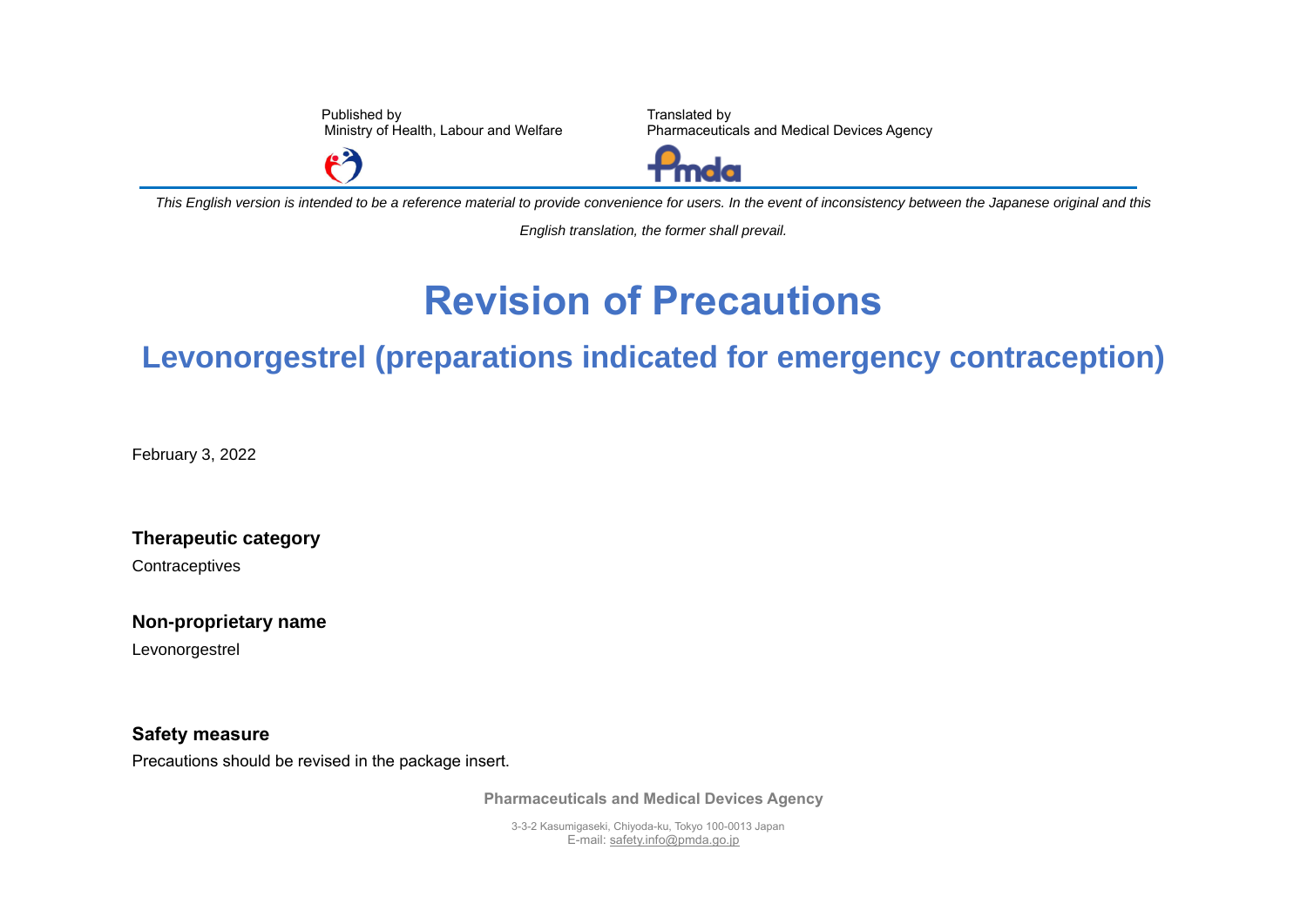Current **Current Revision** Important Precautions Prior to administration of this drug, the absence of pregnancy should be adequately confirmed through methods such as a pelvic examination and immunoassay-based diagnosis of pregnancy. In addition, the current or past presence or absence of abnormal hepatic function and heart or renal diseases should be confirmed through an interview or other appropriate measures. Use during Pregnancy, Delivery or Lactation This drug should not be administered to pregnant women. [If this drug is administered in the first or second trimester of pregnancy, external genital virilization in female foetuses or feminization of male foetuses may occur.]  $(N/A)$ Important Precautions Prior to administration of this drug, the absence of pregnancy should be confirmed. In addition, the current and past presence or absence of abnormal hepatic function and heart or renal diseases should be confirmed through an interview or other appropriate measures. Use during Pregnancy, Delivery or Lactation This drug should not be administered to pregnant women. [This drug is not effective in an existing pregnancy.] An observational study conducted overseas has reported that there were no differences in the incidence of foetal malformation, miscarriage, or any other adverse pregnancy outcomes in pregnancies, despite taking levonorgestrel as an emergency contraceptive compared with pregnancies without exposure to levonorgestrel.

Revision in line with the Instructions for Package Inserts of Prescription Drugs, PAB Notification No. 606 by the Director General of Pharmaceutical Affairs Bureau, MHW, dated April 25, 1997 (Old instructions): Revised language is underlined.

**Pharmaceuticals and Medical Devices Agency**

3-3-2 Kasumigaseki, Chiyoda-ku, Tokyo 100-0013 Japan E-mail[: safety.info@pmda.go.jp](mailto:safety.info@pmda.go.jp)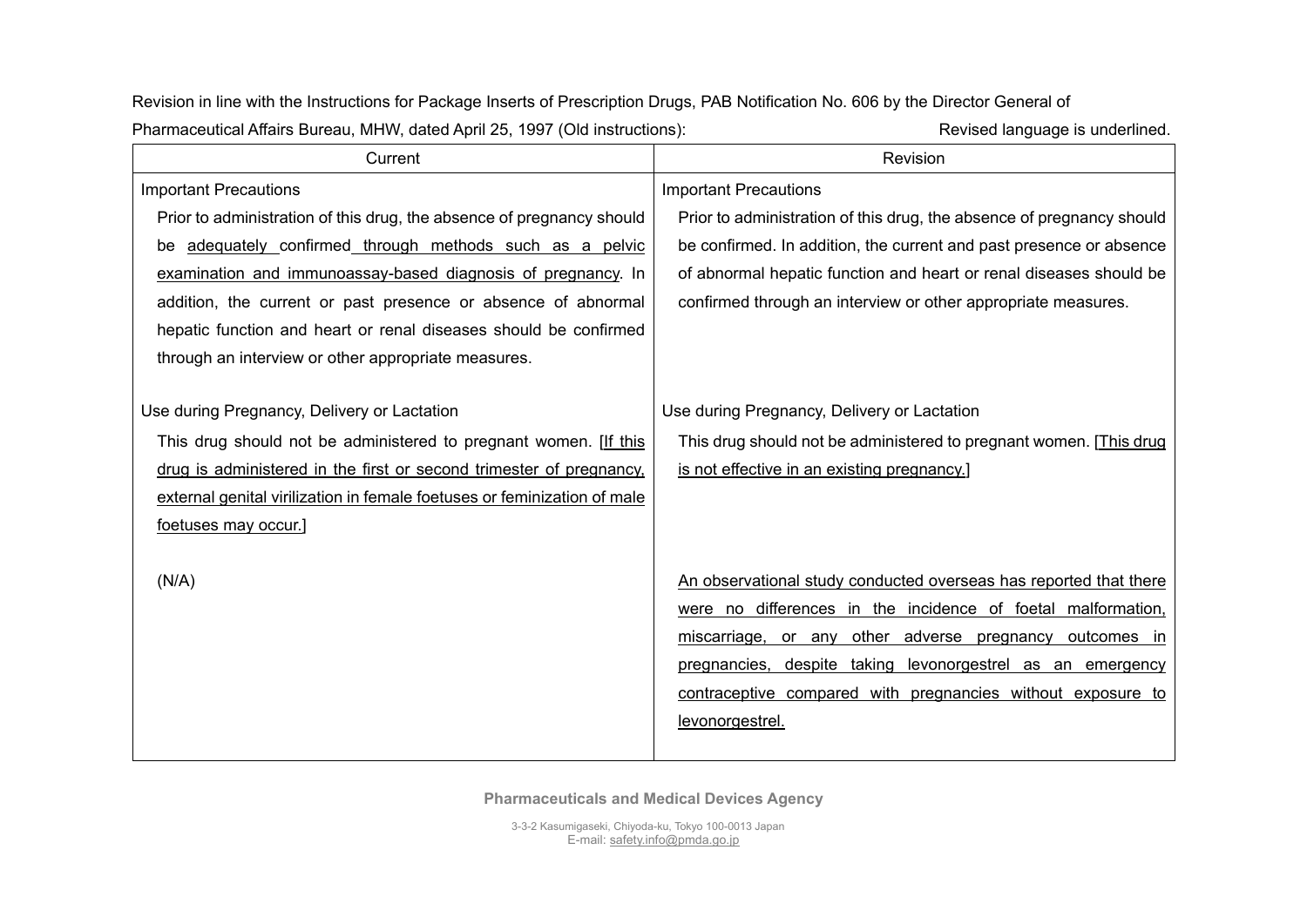| (N/A) | <b>Other Precautions</b>                                          |
|-------|-------------------------------------------------------------------|
|       | External genital abnormality has been reported in infants born to |
|       | women who used other progestogen preparations, although not for   |
|       | the purpose of emergency contraception.                           |
|       |                                                                   |

(References) Zhang,L.,et al.:Human Reproduction 2009;24(7):1605-1611

Huggins,G,R.,et al.:Fertility&Sterility 1990;54(4):559-573

N/A: Not Applicable. No corresponding language is included in the current package insert.

Revision in line with the Instructions for Electronic Package Inserts of Prescription Drugs, etc. PSEHB Notification No. 0611-1 by the Director of Pharmaceutical Safety and Environmental Health Bureau, MHLW, dated June 11, 2021 (New instructions): Revised language is underlined.

| Current                                                             | Revision                                                            |
|---------------------------------------------------------------------|---------------------------------------------------------------------|
| 8. IMPORTANT PRECAUTIONS                                            | 8. IMPORTANT PRECAUTIONS                                            |
| (N/A)                                                               | This drug is indicated for avoidance of pregnancy sought after      |
|                                                                     | sexual intercourse. For planned contraception, more effective       |
|                                                                     | contraceptive options such as oral contraceptives should be used    |
|                                                                     | whenever possible.                                                  |
|                                                                     |                                                                     |
|                                                                     | Pregnancy may not be avoided following administration of this       |
|                                                                     | drug. Instructions on appropriate options for routine contraception |
|                                                                     | should be given by the healthcare provider.                         |
|                                                                     |                                                                     |
| Prior to administration of this drug, the current and past presence | Prior to administration of this drug, the following should be       |
| or absence of abnormal hepatic function and heart or renal          | confirmed:                                                          |

**Pharmaceuticals and Medical Devices Agency**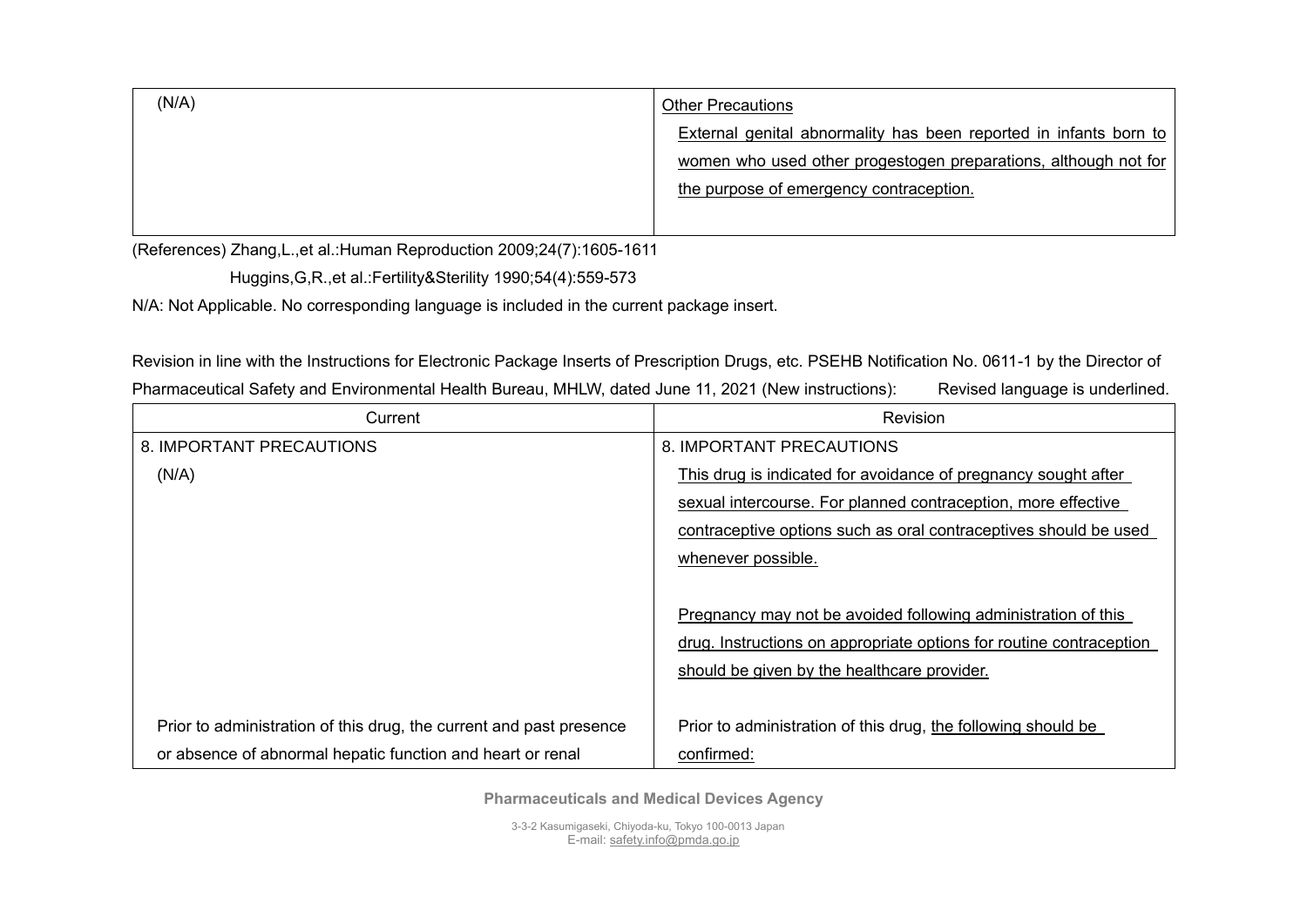| diseases should be confirmed through an interview or other             | . The person is not pregnant.                                          |
|------------------------------------------------------------------------|------------------------------------------------------------------------|
| appropriate measures.                                                  | The current and past presence or absence of abnormal hepatic           |
|                                                                        | function and heart or renal diseases through an interview or other     |
|                                                                        | appropriate measures.                                                  |
|                                                                        |                                                                        |
| 9. PRECAUTIONS CONCERNING PATIENTS WITH SPECIFIC<br><b>BACKGROUNDS</b> | 9. PRECAUTIONS CONCERNING PATIENTS WITH SPECIFIC<br><b>BACKGROUNDS</b> |
| 9.4 Patients with Reproductive Potential                               | (deleted)                                                              |
| This drug is indicated for avoidance of pregnancy sought after         |                                                                        |
| sexual intercourse. For planned contraception, more effective          |                                                                        |
| contraceptive options such as oral contraceptives should be used       |                                                                        |
| whenever possible.                                                     |                                                                        |
|                                                                        |                                                                        |
| Pregnancy may not be avoided following administration of this          |                                                                        |
| drug. Instructions on appropriate options for routine contraception    |                                                                        |
| should be given by the healthcare provider.                            |                                                                        |
|                                                                        |                                                                        |
| Prior to administration of this drug, the absence of pregnancy         |                                                                        |
| should be adequately confirmed through methods such as a pelvic        |                                                                        |
| examination and immunoassay-based diagnosis of pregnancy.              |                                                                        |
|                                                                        |                                                                        |
| 9.5 Pregnant Women                                                     | 9.5 Pregnant Women                                                     |
| This drug should not be administered. If this drug is administered in  | This drug should not be administered. This drug is not effective in    |
| the first or second trimester of pregnancy, external genital           | an existing pregnancy.                                                 |
| virilization in female foetuses or feminization of male foetuses may   |                                                                        |

**Pharmaceuticals and Medical Devices Agency**

3-3-2 Kasumigaseki, Chiyoda-ku, Tokyo 100-0013 Japan E-mail[: safety.info@pmda.go.jp](mailto:safety.info@pmda.go.jp)